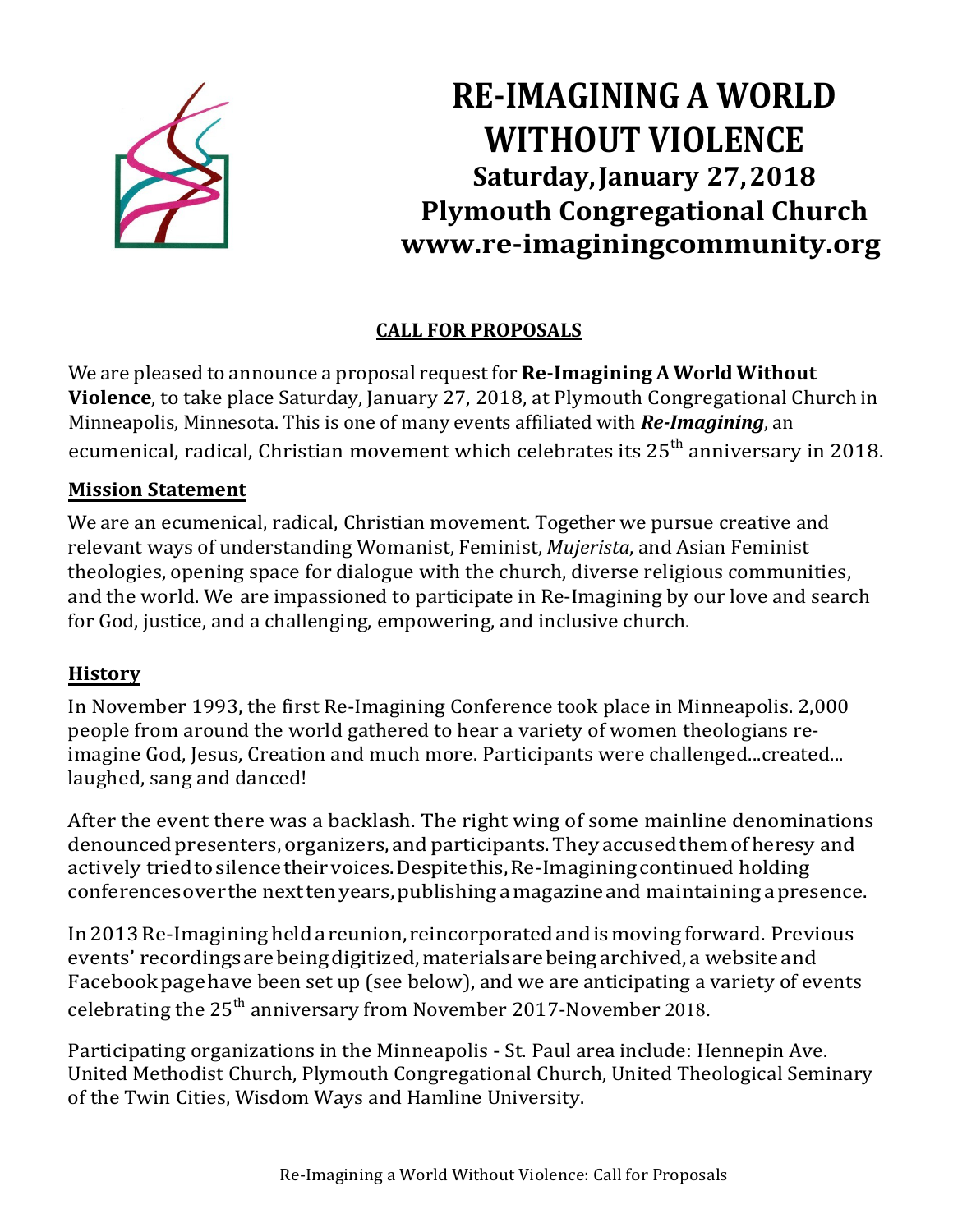#### **Conference Structure**

A full day event(8:00 a.m. to 5:00 p.m.) at Plymouth Congregational Church (plymouth.org).

Each of the several hundred participants will have four 45-minute time slots available for Workshops: two morning and two afternoon sessions. Proposed Workshops should be designed to either be complete in 45 minutes, or possibly extend over the course of two. or three, or four 45-minute sessions.

#### **Becoming a Workshop Presenter**

Those wishing to be Workshop Presenters should consider how we might embrace nonviolence in one or more of our three focus areas: **Self, Family, and Community**.

While Re-Imagining's roots are Christian, we encourage proposals exploring any single and/or interfaith communities andperspectives.

In addition to a traditional lecture format with Q & A, or small discussion groups, possible Presenters are encouraged to propose other types of interaction with Conference participants - which could involve art, music, spoken word or dance. We are looking for creativity in all aspectsofthis event!

Please describe your proposed presentation in **250 words or less**, including:

- A possible title for your presentation
- How many (45-minute) sessions would your Workshop ideally be? (1,2,
	- 3,4)Areyouwilling to repeat yoursession?
- What percentage ofthe time will be presentation/participation/experiential?
- Whatwouldyouconsideranideal number ofparticipants? (*likely20maximum)*

### **Compensation**

An honorarium of \$100 per session will be paid. Attendance at all conference events will befreeofcharge,with complimentarylunch.

### **Timeline**

| Open Submission Period:                      | August 1- September 18, 2017                   |
|----------------------------------------------|------------------------------------------------|
| Proposals Reviewed:<br>Notification emailed: | September 19 - 30, 2017<br>Early October, 2017 |
|                                              |                                                |

## **Submit proposals to: reimaginingcmty@gmail.com**

**Questions? Contact Mary [Kay Sauter, 651-216-4172;](mailto:reimaginingcmty@gmail.com) mksauter67@comcast.net**

**www.re-imaginingcommunity.org [https://www.fac](mailto:mksauter67@comcast.net)ebook.com/ReImaginingCommunity/**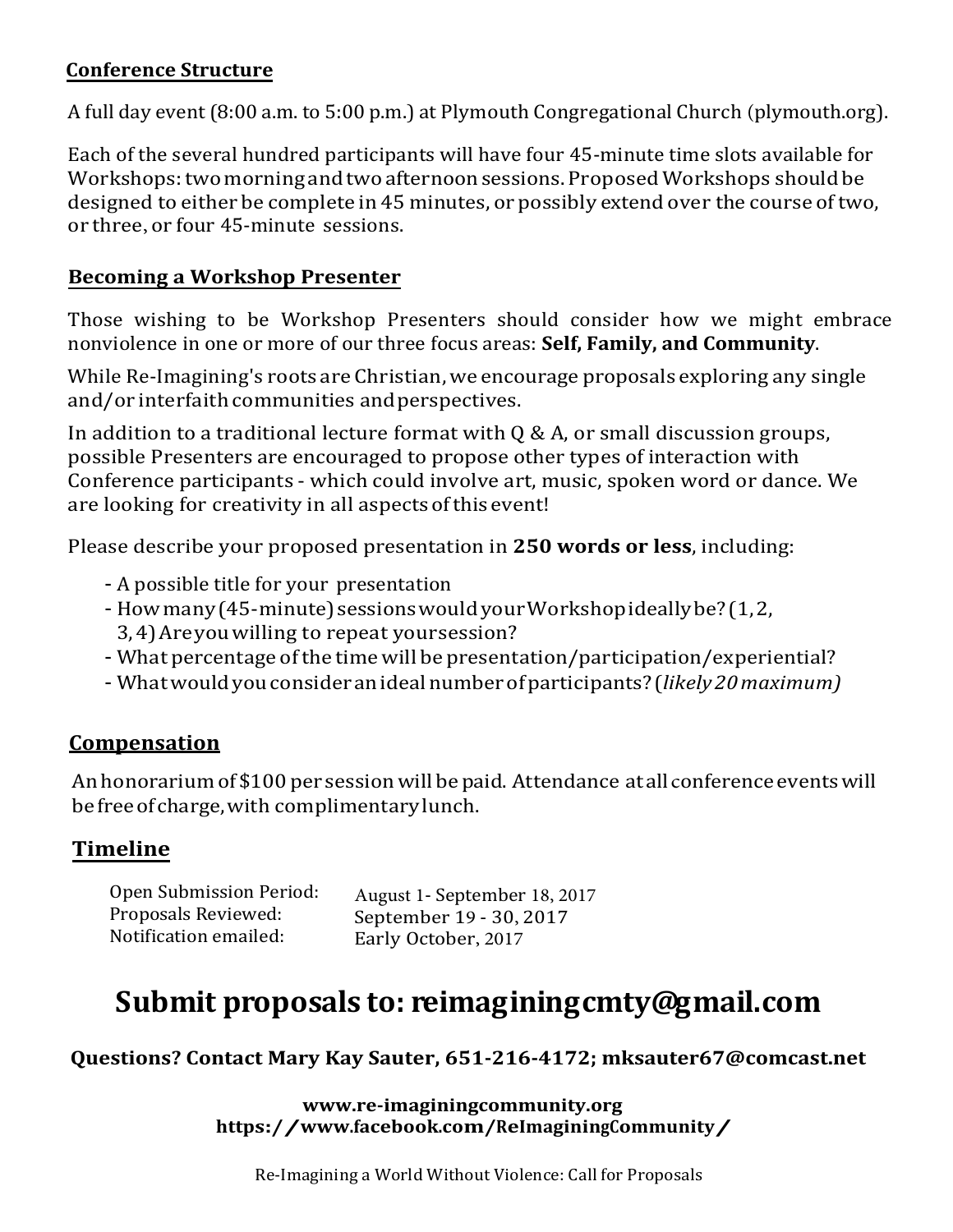

# **RE-IMAGINING A WORLD WITHOUT VIOLENCE Saturday, January 27, 2018 Plymouth Congregational Church [www.re-imaginingcommunity.org](http://www.re-imaginingcommunity.org/)**

### **WORKSHOP PROPOSAL (SUBMISSIONS DUE by 9/18/17)**

**Today's Date:**

**FamilyName,GivenName (Last,First):** 

**Address:**

**City: State: Zip Code:**

**EmailAddress:**

**Preferred Phone Number:**

**Proposed Workshop Title:**

**Workshop Description (in 250 words or less):**

**How many (45-minute) sessionswould you like yourWorkshop offered:**

**WhatpercentageofyourWorkshopwillbe:Participation,Presentation,Experiential (add to 100%)**

 $\Omega$ 0 0